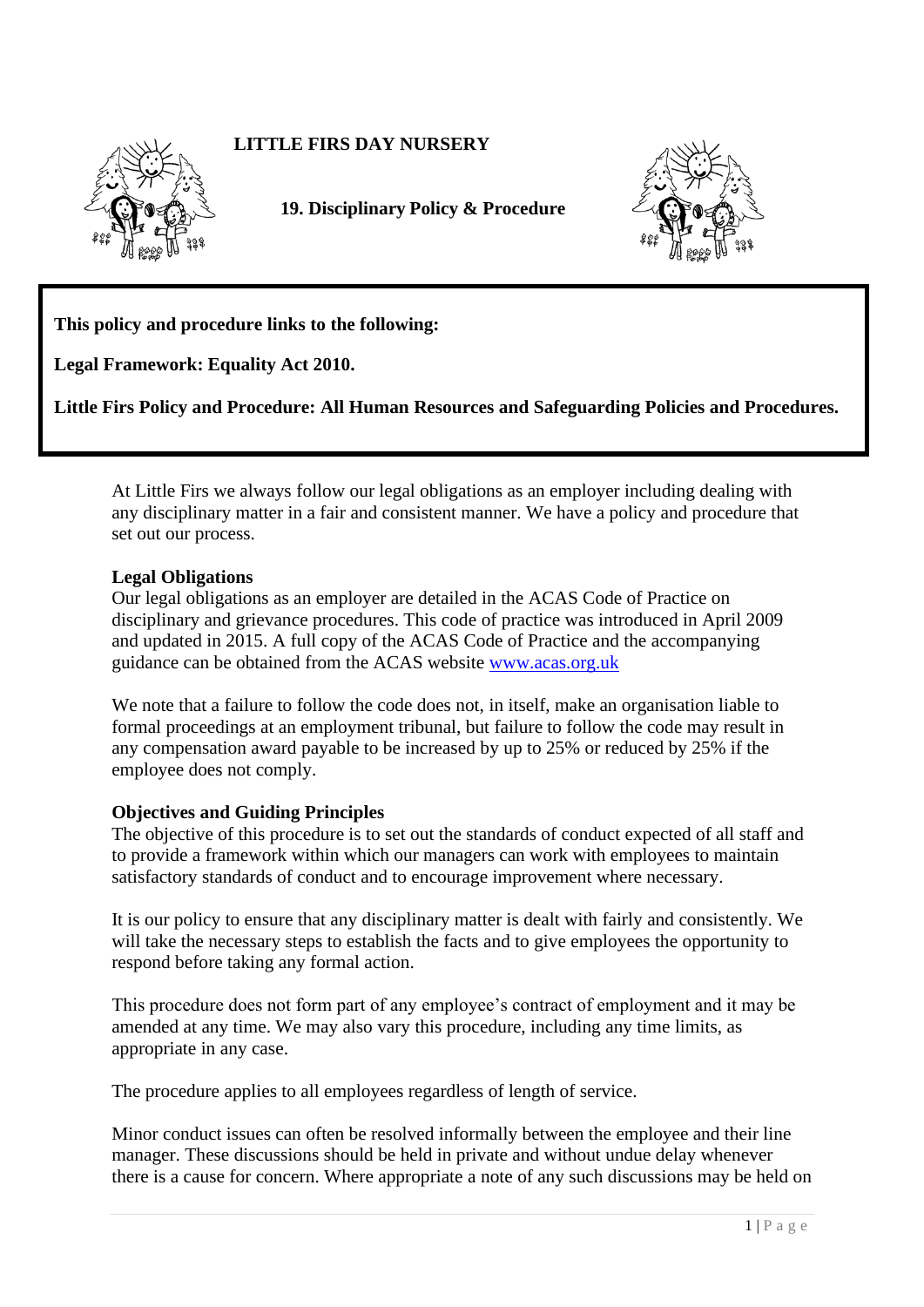the employee's personnel file but will be ignored for the purpose of future disciplinary issues.

Formal steps will be taken under this procedure if the matter is not resolved, or if informal discussion is not appropriate (due to the serious nature of the allegation against you).

The employee will not normally be dismissed for a first act of misconduct, unless we decide it amounts to gross misconduct or the employee has not yet completed their probationary period.

## **The procedure**

Our aim is to deal with disciplinary matters sensitively and fairly. All employees must treat all information in connection with the disciplinary procedure and its investigation as confidential.

Where there has been a serious allegation of misconduct or gross misconduct and/or there are serious concerns regarding the employee's capability, we aim to establish the facts quickly and no disciplinary action will be taken until the matter has been fully investigated. The employee will be informed if a formal complaint is made against them, and if necessary, they may be suspended on full pay pending the outcome of the investigation and disciplinary procedure.

## **Stage 1: Investigation**

- We will investigate any allegations/concerns quickly and thoroughly to establish whether a disciplinary hearing should be held
- The purpose of the investigation is to establish a balanced view of the facts relating to the allegations against the employee. The amount of investigation will depend on the nature of the allegations and will vary from case to case. It may involve interviewing and taking statements from the employee and any witnesses, and/or reviewing relevant documents
- Investigation interviews are solely for the purpose of fact finding and no decision on the disciplinary procedure will be taken until after the disciplinary hearing
- The employee is not normally allowed to bring a companion to an investigatory interview. However, we may allow them to bring a work colleague or trade union representative in exceptional circumstances and if the employee wishes to be accompanied, they should contact Wendy Parker to discuss the reasons for their request
- If the investigations lead us to reasonably believe there are grounds for disciplinary action, we will write to the employee outlining the allegations against them, the basis of the allegations and the potential consequences. The employee will be invited to a disciplinary hearing to discuss the matter. They will be sent any copies of evidence which may be referred to in the hearing (e.g. witness statements, or a summary of the statements if the witness's identity is to remain confidential, and minutes of meetings).

### **Suspension**

• If we believe that you may be guilty of misconduct, which we consider (at our absolute discretion) to be serious misconduct, where relationships have broken down, or where we have any grounds to consider that our property or responsibilities to other parties are at risk, or where we consider in our absolute discretion that your continued presence at the Company's premises would hinder an investigation, we will be entitled to suspend you on full pay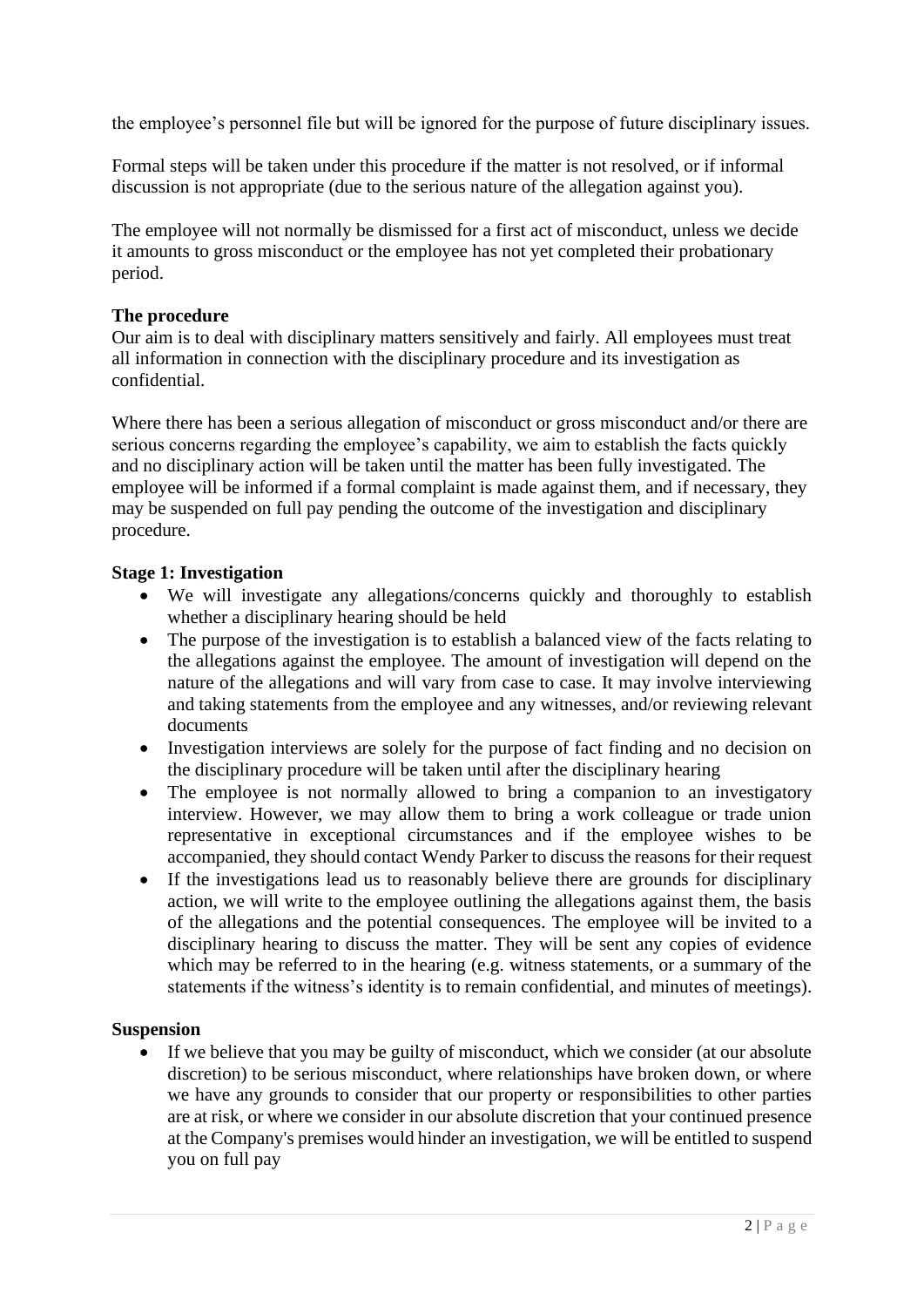- Any such suspension will normally last only as long as required to enable an investigation into the circumstances giving rise to such belief of serious misconduct to be carried out and any disciplinary hearing to be convened
- Any such period of suspension is not a punishment, nor considered as disciplinary action against you, nor does it imply that any decision has been taken about your case.

# **Stage 2: Invite to Disciplinary Hearing**

- We will hold the disciplinary meeting to discuss the allegations. The employee will have the right to bring a companion to the meeting and a companion may be a work colleague or trade union representative. The employee must inform us prior to the meeting who their chosen companion is. If their companion is unreasonable, for example, there may be a conflict of interest, we may require the employee to choose someone else
- If the employee or their companion is unable to attend the meeting the employee should inform us immediately and we will arrange an alternative time and date. The employee must make every effort to attend the meeting and failure to do so without good cause may be treated as misconduct in itself.

## **Disciplinary Hearing**

- During the meeting we will go through the allegations against the employee and the evidence that has been collated. The employee will be able to state their case and call relevant witnesses (provided the employee gives advance notice and we agree to their attendance) to support the case
- We may adjourn the disciplinary meeting if we need to carry out further investigations and the employee will be given reasonable opportunity to consider new information
- The employee will be notified of the decision in writing, usually within seven working days of the hearing
- If the employee persistently fails to reply to invitations, or persistently fails to attend the arranged hearing without good cause, it may be carried out in their absence and they will be notified of the decision in writing. The employee will retain the right to appeal.

## **Appeal**

- The employee will be given the opportunity to appeal the decision. If they wish to appeal, the employee should state their full grounds in writing and the letter should be sent to the Chair of the Committee within five working days from the date the decision was communicated to them
- The appeal meeting will be conducted impartially by the committee, where possible, who has not previously been involved in the case
- The employee will be able to bring a companion to the meeting and the companion may be a work colleague or trade union representative (as stated above)
- We may adjourn the appeal hearing if further investigations need to be carried out and the employee will be given reasonable opportunity to consider any new information before the hearing is reconvened
- We will inform the employee in writing of our final decision as soon as possible, usually within five working days of the appeal hearing.

There is no legal right to appeal beyond this stage.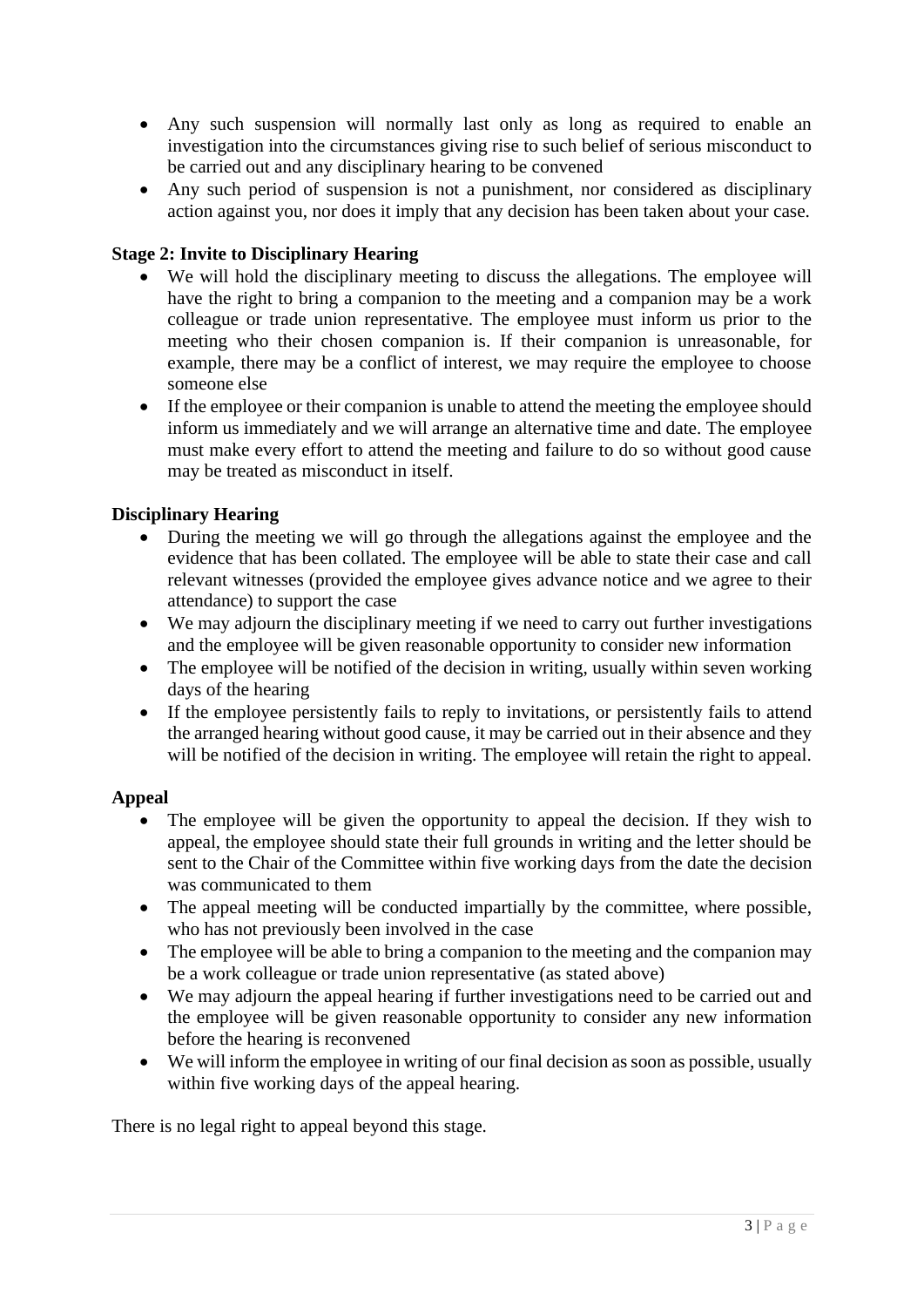## **Disciplinary Penalties**

In the first instance, where less serious offences are concerned, we are most likely to give the employee a verbal warning. This warning will be recorded, and a copy maintained in the employee's personnel file with a time scale for improvement or to not re-offend.

The usual penalties for misconduct are set out below. No penalty should be imposed without a hearing. We aim to treat all employees fairly and consistently, and a penalty imposed on another employee for similar misconduct will usually be considered but should not be treated as a precedent. Each case will be assessed on its own merits.

The employee will not normally be dismissed for a first act of misconduct, unless we decide it amounts to gross misconduct or the employee has not yet completed their probationary period.

## **First Written Warning**

A first written warning may be authorised by the Manager. It will usually be appropriate for a first act of misconduct where there are no other active written warnings on the employee disciplinary record.

## **Final Written Warning**

A final written warning may be authorised by the Manager. It will usually be appropriate for:

- a. misconduct where there is already an active written warning on the employee record,
- b. misconduct that we consider is sufficiently serious, to warrant a final written warning even though there are no active warnings on the employee record.

### **Dismissal**

Dismissal may be authorised by the Manager. It will usually only be appropriate for:

- a) any misconduct during the employee probationary period;
- b) further misconduct where there is an active final written warning on the employee record; or
- c) any gross misconduct regardless of whether there are active warnings on the employee record. Gross misconduct will usually result in immediate dismissal without notice or payment in lieu of notice (summary dismissal). Examples of gross misconduct are set out below.

### **Levels of Authority**

The Nursery Managers have the authority to suspend an employee pending investigation. Only the officer in charge and higher management has the authority to dismiss an employee as set out above.

### **Gross Misconduct**

In the case of gross misconduct, the nursery reserves the right to dismiss an employee without notice (or payment in lieu of notice) if, after investigation and a hearing, the management are satisfied that there is sufficient justification for so doing.

### **Duration of Warnings**

Under normal circumstances warnings will be valid for the following time periods, although these may vary according to the nature of the occurrence and may therefore be determined by mutual agreement at the time of issue:

- Verbal warning six months
- First written warning six months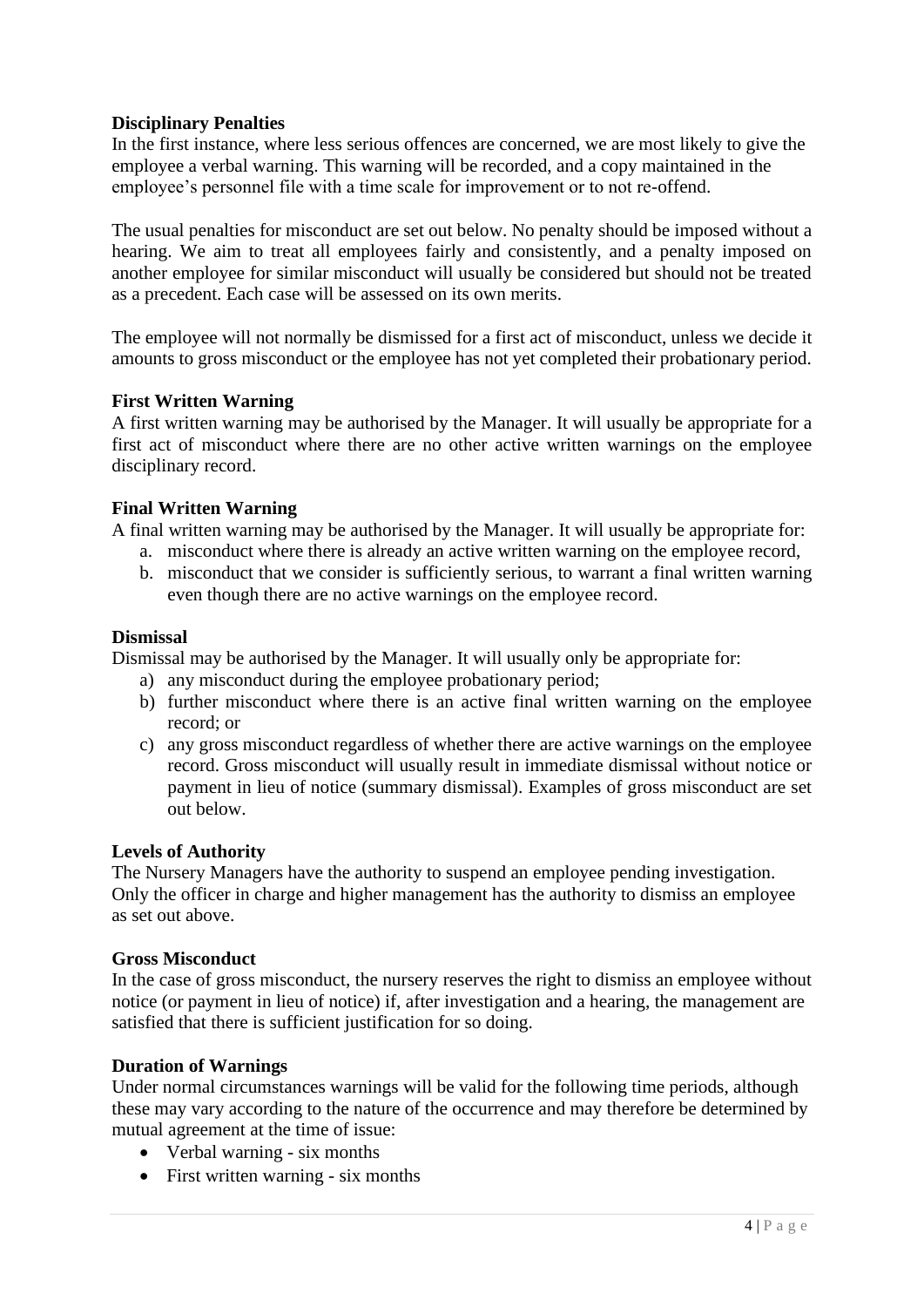• Final written warning - 12 months.

On expiry, warnings will be disregarded for future disciplinary purposes.

## **Alternatives to Dismissal**

In some cases we may, at our discretion, consider alternatives to dismissal. These may be authorised by the management and will usually be accompanied by a final written warning. Examples include:

- Demotion
- A period of suspension without pay
- Loss of seniority
- Loss of overtime.

## **Examples of Gross Misconduct**

Examples of what would constitute a gross misconduct offence include:

- Failure to inform the employer of a disqualification, either personally or a person living in the same household as the registered provider, or a person employed in that household
- Theft or the unauthorised possession of property belonging to the nursery, its employees or customers
- Assault on any employee or persons associated with the nursery
- Breach of confidence i.e. the divulging of confidential information relating to the nursery, its employees or clients
- Dishonesty, including the use of any funds, expenses or allowances for any other purpose than that for which they have been delegated by the nursery
- Being under the influence of drugs or alcohol whilst on duty
- Serious or persistent breaches of safety rules
- Fraud including falsification of work records and expense claims
- Signing/clocking in or out for another employee
- Physical assault or abuse towards a child e.g. hitting a child in chastisement or harsh disciplinary actions
- Discrimination/harassment in any way against a person
- Persistent failure to follow nursery documentary systems and procedures
- Unauthorised absence from work/unacceptable attendance levels
- Obscene language or other offensive behaviour
- Negligence in the performance of the employee duties.

Further behaviour that could constitute gross misconduct is not limited by the above list.

## **Examples of Misconduct**

Examples of what would constitute a misconduct offence include:

- Minor breaches of our policies including the Sickness Absence Policy, Mobile Phone, Smartwatches and Social Networking Policy, and Health and Safety
- Policy
- Minor breaches of the employee contract
- Damage to, or unauthorised use of, our property
- Poor timekeeping
- Time-wasting